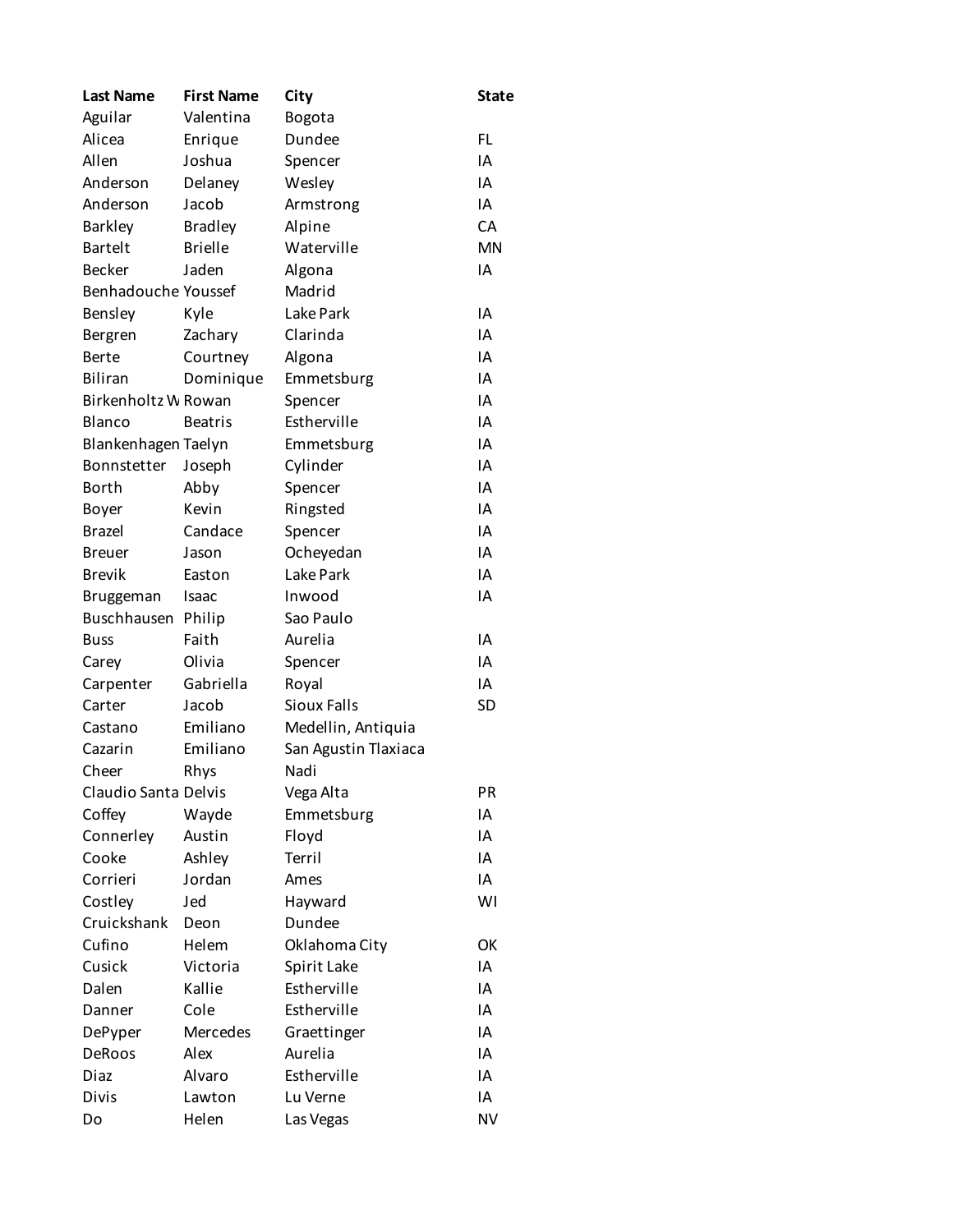| Drent                   | Dominic        | Le Sueur          | MN        |
|-------------------------|----------------|-------------------|-----------|
| Duffy                   | Lauren         | Milford           | IA        |
| Dyer                    | Jason          | Junction          |           |
| El-Badry                | Ruqyah         | Spencer           | ΙA        |
| Esdohr                  | Mira           | Coon Rapids       | IA        |
| Etherington             | Kayli          | Webb              | IA        |
| Eversman                | Jordan         | Georgetown        | IN        |
| Fast                    | Katrina        | <b>Baker City</b> | <b>OR</b> |
| Fitzgerald              | Morgan         | Spencer           | IA        |
| Floyd                   | Sarah          | San Antonio       | <b>TX</b> |
| Ford                    | Nolan          | Emmetsburg        | IA        |
| Franke                  | Amanda         | Eyota             | MN        |
| Fullerton               | Joanna         | Luverne           | IΑ        |
| Ganga                   | Taariq         | Cape Town         |           |
| Gastelum                | Benjamin       | Spencer           | ΙA        |
| Geltmacher              | Matthew        | Good Hope         | IL        |
| Gonzalez                | Santiago       | Valencia          |           |
| Gosch                   | Emily          | Castana           | ΙA        |
| Graff                   | Allison        | Laurens           | ΙA        |
| Grafton                 | Paige          | Goodview          | MN        |
| Grasz                   | Damion         | Le Mars           | ΙA        |
|                         | Jacob          | Spencer           | ΙA        |
| Gronemeyer              | Eli            | Estherville       | IA        |
| Hanson                  |                | Terril            | IA        |
| Hart                    | Cameron        |                   |           |
| Heideman                | <b>Brianna</b> | Estherville       | ΙA        |
| Heim                    | Makayla        | Milford           | IA        |
| Henson                  | Kainan         | Mc Caysville      | GA        |
| Hetland                 | Drake          | Spirit Lake       | ΙA        |
| Hill                    | Kiley          | West Haven        | UT        |
| Hinshaw                 | Cassie         | Arnolds Park      | IA        |
| Hoben                   | Karenna        | Spencer           | ΙA        |
| Honwana                 | Matlharhi      | Tzaneen, Limpopo  |           |
| Houseman                | Elenora        | Estherville       | IA        |
| Howell                  | Bobbi          | Laurens           | ΙA        |
| Idehen                  | Elliott        | Urbandale         | ΙA        |
| Jensen                  | Alex           | Estherville       | ΙA        |
| Jimenez Figue Valentina |                | Bogota            |           |
| Jochims                 | Rebecca        | <b>Marcus</b>     | ΙA        |
| Joenks                  | <b>Natalie</b> | Everly            | ΙA        |
| Johnson                 | Jaelyn         | Spencer           | ΙA        |
| Johnson                 | Korey          | Hutchinson        | MN        |
| King                    | Michael        | Emmetsburg        | ΙA        |
| Klemm                   | Jacob          | Algona            | ΙA        |
| Kobayashi               | Tatsuki        | Osaka             |           |
| Kollasch                | Nathan         | Milford           | ΙA        |
| Krantz                  | Kennedy        | Swea City         | ΙA        |
| Kueker                  | Darrian        | Fairmont          | MN        |
| Kulow                   | Adam           | Graettinger       | ΙA        |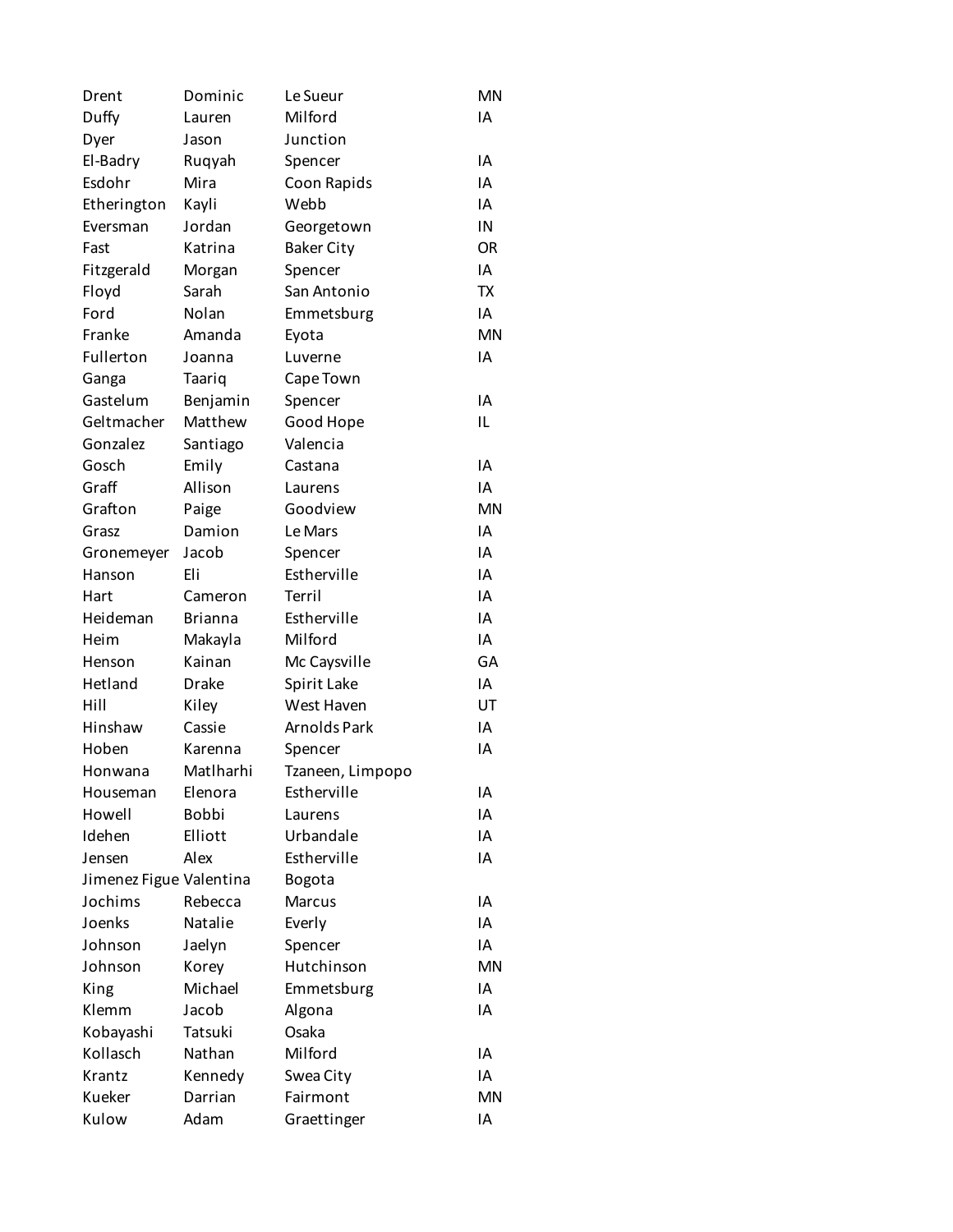| Lane                  | Feliciti      | Marathon                | ΙA        |
|-----------------------|---------------|-------------------------|-----------|
| Lauritsen             | Randal        | Audubon                 | IA        |
| Lear                  | Emily         | Estherville             | IA        |
| Leonard               | Nicholas      | Estherville             | ΙA        |
| Longhenry             | Logan         | Fenton                  | IA        |
| Louko                 | Henry         | Vaasa, Pohjanmaa        |           |
| Lundborg              | Tyler         | Humboldt                | SD        |
| Madison               | Tyler         | Fulda                   | <b>MN</b> |
| Madsen                | Samantha      | Sheldon                 | IA        |
| Main                  | Hannah        | <b>Buffalo Center</b>   | ΙA        |
| McCollum              | Christine     | <b>Bradgate</b>         | IA        |
| McIntire              | Katherine     | Algona                  | IA        |
| Meiborg               | Osborne       | Cedar Rapids            | ΙA        |
| Meyer                 | Jennifer      | Emmetsburg              | IA        |
| Meylor                | Madalyn       | Milford                 | IA        |
| Mordhorst             | Colin         | Ute                     | ΙA        |
| Morse                 | Chelsea       | Spencer                 | IA        |
| Muniz-Thomp Star      |               | Spencer                 | IA        |
| Murray                | Shania        | Estherville             | ΙA        |
| Mussig                | Samuel        | Gladbrook               | IA        |
| Mutegi                | <b>Myles</b>  | <b>Brooklyn Park</b>    | <b>MN</b> |
| Neuman                | Lakota        | <b>SPENCER</b>          | ΙA        |
| Nichols               | Isabel        | Graettinger             | IA        |
| Nielsen               | Grant         | Templeton               | IA        |
| Nogueira Corc Deborah |               | Petrolina               |           |
| Nohar                 | Lewis         | Cumnock                 |           |
| Nzwanga               | Aphelele      | Cape Town, Western Cape |           |
| O'Donnell             | <b>Baylee</b> | Mendota Heights         | <b>MN</b> |
| Oettinger             | Keegan        | Hershey                 | <b>NE</b> |
| Ohrt                  | Maggie        | Sanborn                 | IA        |
| Olson                 | Colby         | Estherville             | IΑ        |
| Olthoff               | Shay          | Milford                 | ΙA        |
| Orris                 | Elisabeth     | Spencer                 | ΙA        |
| Orris                 | Gabrielle     | Spencer                 | ΙA        |
| Otte                  | Mackenna      | Randolph                | <b>MN</b> |
| Packard               | Jacob         | Estherville             | ΙA        |
| Pasillas              | Connor        | Hartley                 | ΙA        |
| Paullin               | Tate          | Spirit Lake             | ΙA        |
| Pernick               | Elijah        | Milford                 | ΙA        |
| Pesicka               | MaKiley       | <b>Burt</b>             | IA        |
| Peta                  | Elizabeth     | Estherville             | ΙA        |
| Peter                 | Mackenzie     | Marshalltown            | ΙA        |
| Petersen              | Justin        | Elk Horn                | ΙA        |
| Peterson              | Nathan        | <b>West Des Moines</b>  | ΙA        |
| Peterson              | Anna          | Shenandoah              | ΙA        |
| Pierce                | Olivia        | Osage                   | IA        |
| Pierce                | <b>Braden</b> | Armstrong               | ΙA        |
| Posey                 | Adrianna      | Algona                  | IA        |